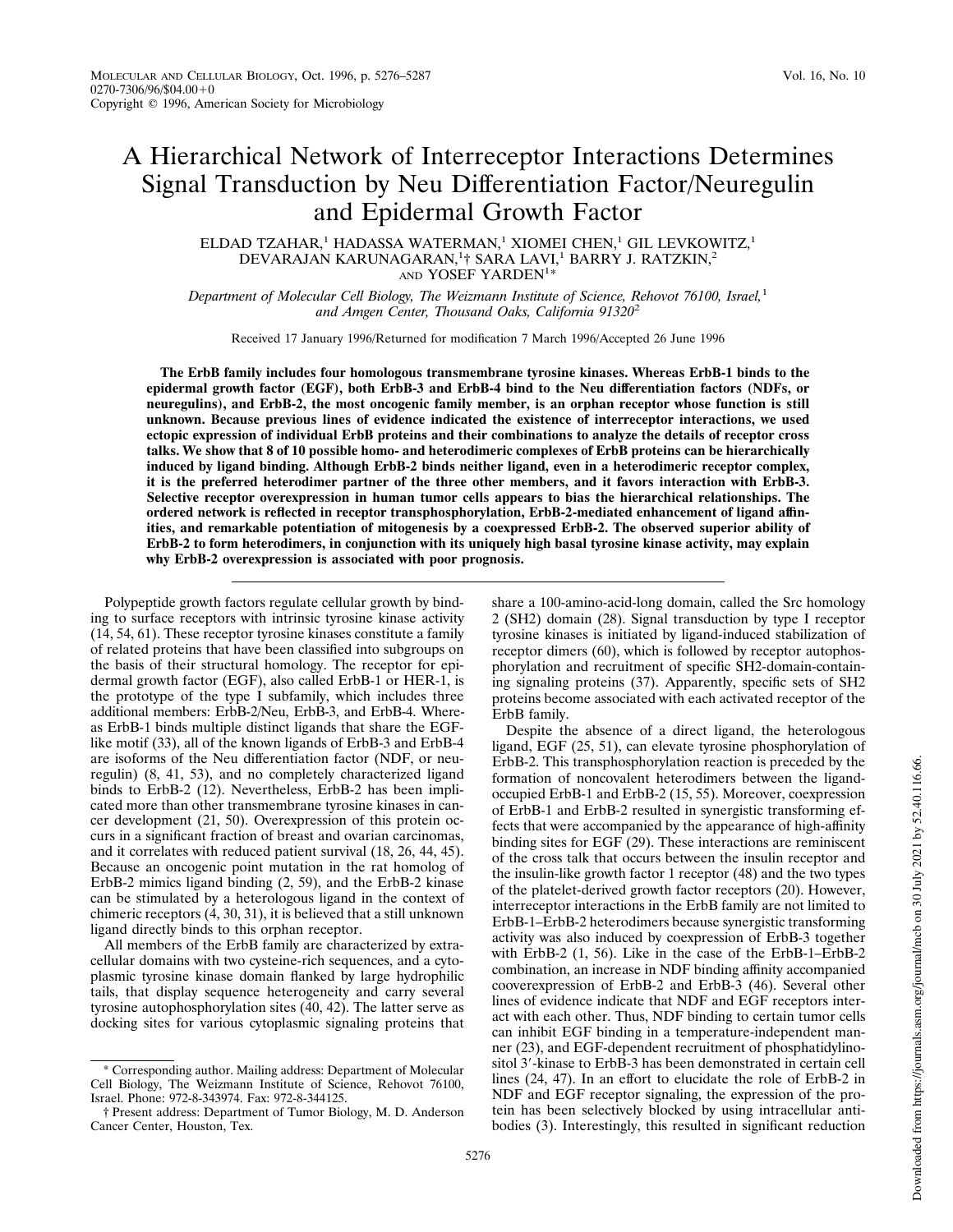of NDF- as well as EGF-induced intracellular signals (16, 22) that was due to deceleration of the dissociation rates of both ligands from their receptors (22).

The above-described lines of evidence implied that a network of inter-ErbB cross talks exists, but they left open the details of the interactions, their relative strengths, and possible random or directional nature. To systematically investigate this network, we ectopically expressed the different ErbB proteins in cultured cells and monitored their interactions and functional consequences. Although most possible receptor-receptor interactions were detected, they displayed distinct selectivity that defines hierarchical and competitive relationships. Most important, ErbB-2 emerges as a superior partner of all ligand-induced heterodimeric complexes, implying that it may act as a common subunit of NDF and EGF receptors rather than as a bona fide growth factor receptor.

## **MATERIALS AND METHODS**

**Materials, cell culture, and antibodies.** EGF (human, recombinant) was purchased from Boehringer Mannheim, and recombinant NDF preparations that contain only the EGF-like domains (58) were from Amgen (Thousand Oaks, Calif.). Radioactive materials were obtained from Amersham (Little Chalfont, Buckinghamshire, United Kingdom). Protein A coupled to Sepharose was obtained from Pharmacia (Uppsala, Sweden) or prepared in our laboratory. Molecular weight standards for sodium dodecyl sulfate (SDS)-polyacrylamide gel electrophoresis (PAGE) were from Bio-Rad or from Sigma. Iodogen and bis(sulfosuccinimidyl) suberate (BS<sup>3</sup>) were from Pierce. All other chemicals were purchased from Sigma unless otherwise indicated. All cell lines were cultured in Dulbecco modified Eagle's medium (DMEM) with 10% fetal calf serum. The human tumor cell lines were purchased from the American Type Culture Collection (Rockville, Md.). Monoclonal antibodies (MAbs) to ErbB proteins were used for immunoprecipitation experiments, whereas polyclonal antibodies against the C-terminal portions of the receptors were used for Western blot (immunoblot) analysis. These rabbit antisera are directed against 14-amino-acidlong synthetic peptides corresponding to the carboxy-terminal sequences of the respective human receptors. The antibodies were generated in rabbits as described previously (38) or purchased from Santa Cruz Biotechnology (SC-285, an anti-ErbB-3 antibody). Murine MAbs to human ErbB-3 and ErbB-4 were generated in mice that were immunized with a recombinant extracellular portion of human ErbB-3 and ErbB-4, respectively (10). As a control, we used antibodies to the fibroblast growth factor receptor (from Santa Cruz Biotechnology). A MAb against the extracellular part of human ErbB-2 (MAb N24) has been previously described (49). MAb 528 directed to the extracellular domain of the EGF receptor was a gift from John Mendelsohn. The antiphosphotyrosine MAb PY-20 (Santa Cruz Biotechnology) was used for Western blot analysis. For immunoprecipitation, we used the antiphosphotyrosine MAbs 1G2 and 20.5, which were purified on a phosphotyrosine affinity column. An affinity-purified rabbit anti-mouse immunoglobulin G was obtained from Jackson ImmunoResearch Laboratories.

**Buffered solutions.** Binding buffer contained DMEM with 0.1% bovine serum albumin and 20 mM *N*-2-hydroxyethylpiperazine-*N'*-2-ethanesulfonic acid (HEPES; pH 7.5). HNTG buffer contained 20 mM HEPES (pH 7.5), 150 mM NaCl, 0.1% Triton X-100, and 10% glycerol. Solubilization buffer contained 50 mM Tris-HCl (pH 7.5), 150 mM NaCl, 1% Nonidet P-40, 10% glycerol, 1 mM ethylene glycol-bis(β-aminoethyl ether)-*N*,*N*,*N'*,*N'*-tetraacetic acid (EGTA), 1 mM sodium orthovanadate, 2 mM phenylmethylsulfonyl fluoride, 10 µg of aprotinin per ml, 2  $\mu$ g of pepstatin A per ml, 1 mM benzamidine, and 10  $\mu$ g of leupeptin per ml.

**Establishment of ErbB-expressing cell lines.** Chinese hamster ovary (CHO) cells were transfected with mammalian expression vectors that direct expression of *erbB-1*, *erbB-2*, *erbB-3*, and *erbB-4* cDNAs as previously described (53) to generate CB1, CB2, CB3, and CB4 cell lines, respectively. A plasmid that drives expression of the neomycin gene was cotransfected with the *erbB* expression vectors to allow clonal selection. The *erbB-1* expression vector that we used was pcDNA3/*erbB-1* (23). Clones of stably expressing cells were selected in the presence of G418 (0.6 mg/ml; Gibco) and assayed for EGF and NDF binding. ErbB-2-expressing cells were selected by using Western blot analysis. A second round of transfection was carried out by using the first-round transfectants and a hygromycin resistance plasmid. Selection of stable clones expressing two members of the family was carried out in the presence of hygromycin (0.1 mg/ml; Boehringer Mannheim). Specifically, *erbB-1* and *erbB-2* expression vectors were transfected into CB3 cells to generate CB13 and CB23, respectively, and *erbB-4* cDNA was transfected into CB1 cells to generate the CB14 cell line. CHO cell clones expressing three members of the ErbB family, namely, CB123 (*erbB-2* transfected into CB13 cells) and CB234 (*erbB-4* transfected into CB23 cells) clones, were generated in the same manner except that the selectable marker was puromycin (Sigma). Puromycin-resistant clones were obtained after 12 days of selection with the antibiotic (0.015 mg/ml). Transient transfection of *erbB-3* and *erbB-4* cDNAs in plasmid pCDNA3 into CHO or CB2 cells was done by using a Lipofectamine kit (GIBCO BRL).

Full description of the CB3M cell line will be presented elsewhere. Briefly, the HAP-3 expression vector (53) was used after deletion of the alkaline phosphatase coding region. PCR was used to amplify a DNA fragment coding for the transmembrane domain of ErbB-3, fused in frame to an 11-amino-acid-long Myctagged-tail (13) followed by a stop codon. The fragment was ligated into the *Kpn*2I and *Hpa*I sites of the vector. Stable CHO clones expressing this deletion mutant of ErbB-3 were generated as described above. Two derivatives of MCF-7 cells were used. The MCF-7/ErbB-2 cell line, which overexpresses ErbB-2, has been previously described (39). The MCF-7/ $\Delta$ CT cell line was generated by Ilana Stancovski by transfection of MCF-7 cells with a deletion mutant of the *erbB-2* gene in which a stop codon was introduced at position 780 of the juxtamembrane domain. Briefly, the retroviral expression vector pLXSN was used (34), and it was ligated to an *Ssp*I-*Nde*I fragment of human *erbB-2*. Recombinant retrovirus stocks were prepared in the helper virus-free producer line AM12. A stable virus producer line was generated by using standard transfection procedures and selection in G418 (0.8 mg/ml). Subconfluent MCF-7 cells were incubated with the supernatant of the AM12 cells releasing high titer of the retrovirus and selected in the presence of G418. Receptor expression levels in all transfectants were measured by using Scatchard analysis, metabolic labeling, and Western blot analysis. For transfection, we used a Gene Pulser (Bio-Rad) apparatus at settings of 960 mF and 270 V.

**Radiolabeling of ligands, ligand binding analyses, and covalent cross-linking.** Human recombinant EGF and human recombinant NDF- $\beta1_{177-246}$  were labeled with Iodogen (Pierce) as follows. Five micrograms of protein in phosphatebuffered saline (PBS) was mixed in an Iodogen-coated  $(1 \mu g)$  of reagent) tube with Na<sup>125</sup>I (1 mCi). Following 15 min at 23°C, tyrosine was added to a final concentration of 0.1 mg/ml, and the mixture was separated on a column of Excellulose GF-5 (Pierce). The specific activity was determined by counting  $\gamma$ radioactivity before and after separation on the column. The range of specific activity varied between  $2 \times 10^5$  and  $5 \times 10^5$  cpm/ng. For Scatchard analysis, monolayers of the indicated cell lines ( $1 \times 10^5$  to  $2 \times 10^5$  cells per well) in 48-well dishes were washed once with binding buffer and then incubated for 2 h at 4<sup>o</sup>C with different concentrations of either <sup>125</sup>I-labeled NDF- $\beta1_{177-246}$  or <sup>125</sup>I-EGF. Ligand displacement analyses were similarly performed except that cells were incubated for 2 h at  $4^{\circ}$ C with 5 ng of  $^{125}$ I-NDF per ml in the presence of various concentrations of the unlabeled ligand. At the end of either type of incubation, cells were washed three times with ice-cold binding buffer. Labeled cells were lysed in 0.5 ml of 0.1 N NaOH containing 0.1% SDS for 15 min at 37°C, and the radioactivity was determined by using a  $\gamma$  counter. Nonspecific binding was calculated by subtracting the binding of the radiolabeled ligands to parental CHO cells or by performing the binding assays in the presence of a 100-fold excess of unlabeled ligand. The LIGAND program (35) was used for analyzing the results. For covalent cross-linking analysis, monolayers  $(10^7 \text{ cells})$  of cells were incubated on ice for 2 h with either  $^{125}I\text{-}IGF$  (10 ng/ml) or  $^{125}I\text{-}NDF\text{-}$  $\beta1_{177\cdot246}$  (10 ng/ml). The chemical cross-linking reagent BS<sup>3</sup> was then added (1 mM), and after 45 min on ice, cells were washed with PBS. Cell lysates were prepared and analyzed by SDS-PAGE.

**Lysate preparation and immunoprecipitation.** For analysis of total cell lysates, gel sample buffer was directly added to cell monolayers. For other experiments, solubilization buffer was added to the monolayer of cells on ice. Cells were scraped with a rubber policeman into 1 ml of buffer, transferred to microtubes, mixed vigorously, and centrifuged  $(10,000 \times g, 10 \text{ min at } 4^{\circ}\text{C})$ . Rabbit antibodies were directly coupled to protein A-Sepharose beads while shaking for 20 min. Mouse antibodies were first coupled to rabbit anti-mouse immunoglobulin G and then to protein A-Sepharose by the same procedure. The proteins in the lysate supernatants were immunoprecipitated with aliquots of the protein A-Sepharose-antibody complex for 1 h at 4°C. Immunoprecipitates were then washed three times with HNTG (1 ml for each wash) prior to heating (5 min at  $95^{\circ}$ C) in gel sample buffer. Double-immunoprecipitation experiments were carried out similarly except that after completion of the first immunoprecipitation step, the immunocomplexes were heated for 5 min at 95°C in gel sample buffer, the eluted proteins were diluted 1:100 in solubilization buffer, and the receptors were precipitated overnight by using rabbit antibodies to their C termini.

**Biosynthetic labeling.** Subconfluent cell monolayers in 10-cm-diameter dishes were washed with methionine-free DMEM and grown for 16 h in the same medium supplemented with 2% dialyzed calf serum containing 50  $\mu$ Ci of [<sup>35</sup>S]methionine per ml of medium. The cells were washed three times with PBS<br>and then scraped into 1 ml of solubilization buffer. The lysates were spun for 10 <sup>5</sup>S]methionine per ml of medium. The cells were washed three times with PBS min at  $4^{\circ}C$  (10,000  $\times$  g), and the supernatants were used for immunoprecipitation.

**Thymidine incorporation assay.** Incorporation of [*methy*l-3H]thymidine (Rotem, Beer Sheva, Israel) into DNA was measured in 96- or 48-well plates. Cells were grown to 60% confluence, then the medium was replaced with serumfree medium, and incubation proceeded for 48 to 60 h. NDF and EGF were added (0.01 to 500 ng/ml, final concentration) and incubated with the cells for 14 h, after which the cells were subjected to a 4-h-long pulse of [*methy*l-3H]thymidine ( $0.2 \mu$ Ci per well). The monolayers were then washed twice with ice-cold PBS, and labeled macromolecules were precipitated with ice-cold 5% trichloroacetic acid for 20 min on ice. Acid-soluble radioactivity was removed, and the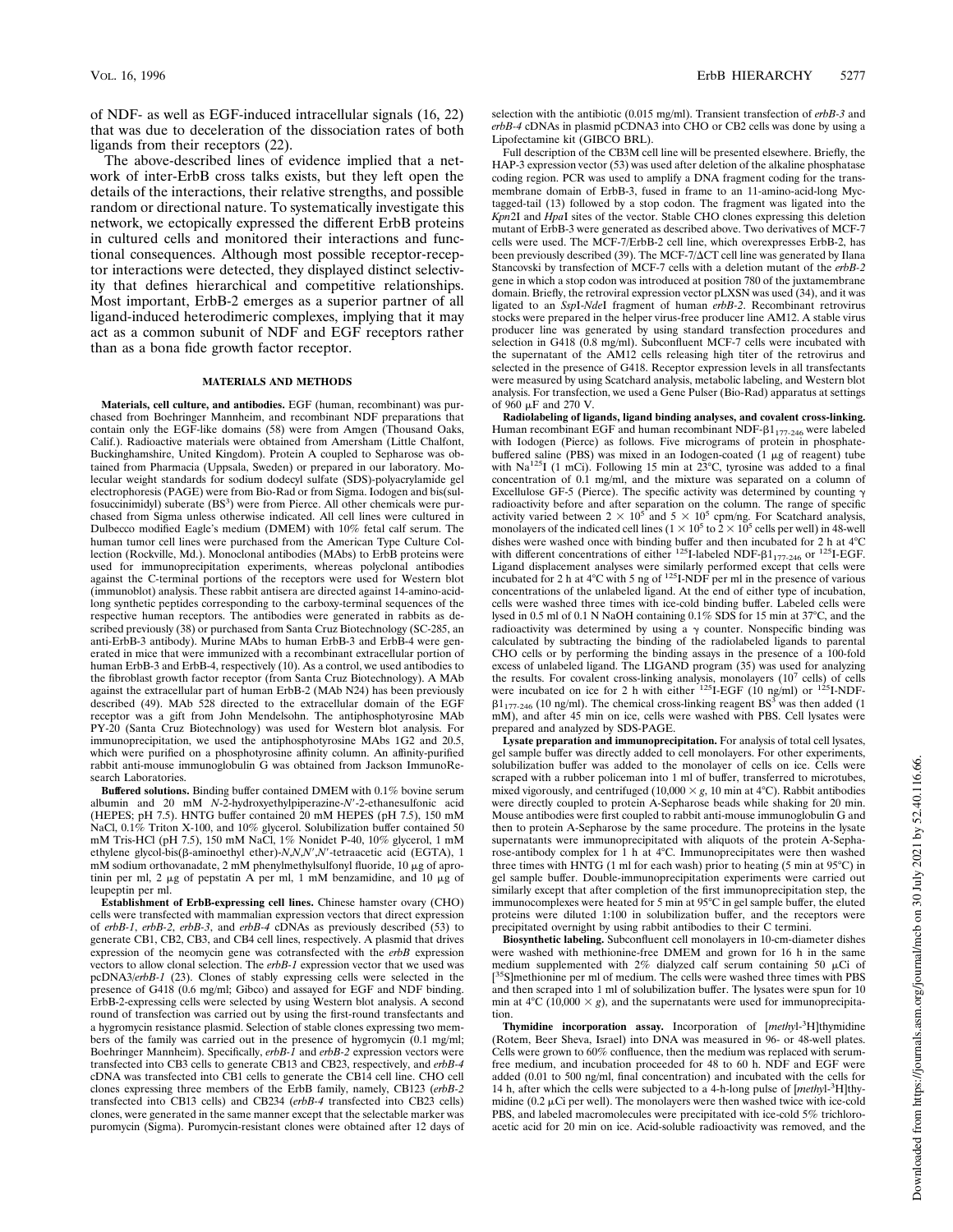fixed cells were washed twice with ice-cold ethanol and then solubilized in 0.2 N NaOH solution. Radioactivity was counted in scintillation liquid in a  $\beta$  counter.

## **RESULTS**

The existence of extensive interreceptor interactions in the ErbB family (43) and the emerging role of ErbB-2 as a pan-ErbB signaling subunit (22) raised the possibility that the cross talks are hierarchical rather than random. To address this question, we comparatively analyzed the following biochemical reflections of interreceptor interactions: (i) transactivation of receptor phosphorylation on tyrosine residues in living cells, (ii) ligand-dependent physical associations between different pairs of receptors, (iii) transmodulation of ligand binding affinities, and (iv) effects in *trans* on mitogenic actions of NDF and EGF.

To establish a cellular experimental system, we expressed individual ErbB proteins, as well as certain combinations of two or three members of the family, in CHO cells. This cellular system offers the advantage of no endogenous expression of NDF or EGF receptors and a low background of ErbB-2. It is worth noting that only in very rare cell lines are NDF and/or EGF receptors expressed in the absence of ErbB-2, so that the constructed set of CHO sublines is physiologically relevant. Immunoprecipitation of the ectopically expressed proteins, by using specific MAbs and [<sup>35</sup>S]methionine-labeled cells, showed that comparable levels of overexpression were displayed by the various derivative cell lines (Fig. 1A). Similarly, ligand binding assays indicated that the numbers of introduced receptors were in the range of  $4 \times 10^4$  to  $4 \times 10^5$  molecules per cell (Table 1). The selected CHO subclones that individually express ErbB-1, ErbB-2, ErbB-3, and ErbB-4 were designated CB1, CB2, CB3, and CB4, respectively, and clones that simultaneously express the respective two or three ErbB proteins were designated CB13, CB14, CB23, CB123, and CB234. Because the combination of ErbB-2 and ErbB-4 was unstable in CHO cells, we used transient expression to analyze this combination. Interestingly, the morphologies displayed by the various CHO transfectants displayed differences that were due to the introduced genes rather than to clonal variation. Most remarkable was the appearance of CB23 cells, which cooverexpress ErbB-2 and ErbB-3. These cells exhibited a typical refractile, spindleshaped appearance of transformed cells (Fig. 1B). A similar morphology was displayed by CB123 cells but not by other cell lines. These observations are consistent with the reported synergistic ability of ErbB-2 and ErbB-3 to transform NIH 3T3 fibroblasts (1, 56).

**Auto- and transphosphorylation of ErbB proteins.** We first addressed the relative strength of interreceptor interactions by examining ligand-induced tyrosine phosphorylation of ErbB proteins in transfected CHO clones. Cell monolayers were briefly incubated with either NDF- $\beta$ 1 or EGF, and their lysates were subjected to Western blot analysis with antiphosphotyrosine antibodies. The results of this experiment indicated that both ligands were able to stimulate tyrosine phosphorylation of high-molecular-weight proteins in the presence of their direct receptors (Fig. 2A). Interestingly, NDF induced a lower phosphorylation signal in ErbB-4-expressing cells than in ErbB-3 expressing cells. This result is surprising because ErbB-3 displayed an impaired kinase activity in insect cells (19) and in vitro (10). Conceivably, the catalytic activity of ErbB-4 is lower than that of ErbB-1, and the observed phosphorylation in CB3 cells may be due to interactions with the endogenous ErbB-2. To directly test these possibilities, and also identify the receptor molecules that underwent increased tyrosine phosphorylation, we subjected whole cell lysates to immunoprecipitation

prior to immunoblot analysis with antibodies to phosphotyrosine. Evidently, the endogenous ErbB-2 protein underwent tyrosine phosphorylation in response to EGF binding to ErbB-1 or NDF binding to either ErbB-3 or ErbB-4, but in cells overexpressing ErbB-2 alone, we observed constitutively high tyrosine phosphorylation (Fig. 2A). Comparison of the relative strengths of phosphorylation signals led to the following conclusions. (i) The extent of ErbB-2 phosphorylation displayed variation: transactivation of ErbB-2 by ErbB-4 was the least efficient process, whereas transactivation by ErbB-3 was the most potent interaction. Thus, despite the threefold-higher expression of ErbB-1 than of ErbB-3 in CB13 cells, the effect of NDF on phosphorylation of the endogenous ErbB-2 was higher than that of EGF (Fig. 2A). (ii) Transphosphorylation between ErbB-1 and ErbB-3 was relatively limited. In contrast with the abilities of NDF and EGF to stimulate tyrosine phosphorylation of their direct receptors and ErbB-2, we observed only very low phosphorylation of ErbB-1 upon stimulation of CB13 cells with NDF. Likewise, stimulation with EGF resulted in low but reproducible phosphorylation of ErbB-3 that was detectable upon very long film exposures (Fig. 2B and data not shown). In support of ErbB-3 being a substrate of ErbB-1, tyrosine phosphorylation of ErbB-3 was demonstrated in several tumor cells that were stimulated with EGF (19, 47). Apparently, the interaction of ErbB-1 with ErbB-4 is stronger than that with ErbB-3, because EGF caused significant stimulation of ErbB-4 in CB14 cells, but the reciprocal interaction was undetectable, probably because of the weak kinase activity of ErbB-4 (Fig. 2B). Evidence for ErbB-1–ErbB-4 interactions was recently demonstrated in murine fibroblasts (11).

Taken together, the results of the tyrosine phosphorylation experiments indicated that ErbB-2 interacts with the other three ErbB proteins, but its most potent interaction is with ErbB-3. By contrast, transphosphorylation between ErbB-3 and ErbB-1 is relatively limited. In addition, of the four ErbB proteins, only ErbB-2 exhibits constitutive tyrosine phosphorylation upon overexpression.

**Homo- and heterodimer formation by ErbB proteins in living cells.** To examine the relative strengths of interreceptor interactions by an independent experimental approach, we used affinity labeling. Previous analyses that used covalent cross-linking of radiolabeled NDF revealed that antibodies to ErbB-2 can immunoprecipitate affinity-labeled monomeric and dimeric receptor forms and raised the possibility that NDF directly interacts with ErbB-2, provided that ErbB-3 or ErbB-4 is present (27, 39, 46, 53). An example is shown in Fig. 3A: immunoprecipitation of ErbB-2 from lysates of NDF-labeled MCF-7 cells, which express all four ErbB proteins (22), contained a radioactive high-molecular-weight protein and also a 190-kDa protein that may correspond to a monomeric ErbB-2 or to a coimmunoprecipitated NDF receptor that has a similar electrophoretic mobility. Resolution of this question is necessary prior to the use of affinity labeling as an indicator of heterodimer formation. To this end, we constructed mutants of both ErbB-3 and ErbB-2 that are deleted in the cytoplasmic domains and analyzed their interactions with the corresponding full-length partner. A mutant ErbB-3 whose whole cytoplasmic domain was replaced by a peptide tag was expressed in CHO cells (CB3M cells). Affinity labeling, by using NDF and the short form of ErbB-3, detected a monomeric 120-kDa band and two dimeric forms that were identified with specific antibodies as an ErbB-2–ErbB-3 heterodimer (higher band) and an ErbB-3 homodimer (lower band). Importantly, immunoprecipitation with anti-ErbB-2 antibodies detected only heterodimers of ErbB-2 with the deleted ErbB-3, as well as a small amount of the coprecipitated mutant ErbB-3 protein (p120),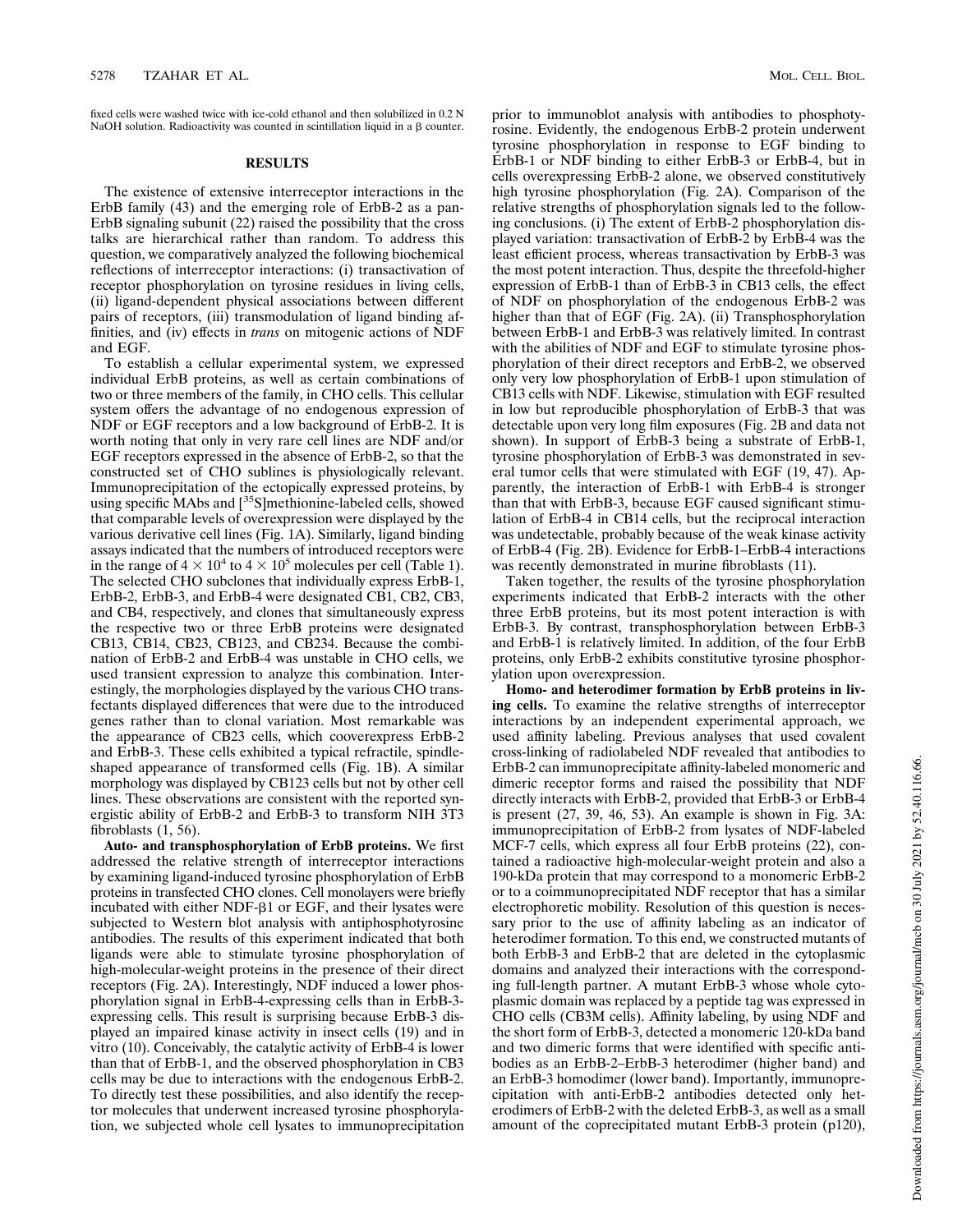A IP Ab to:

Eitos & Eitos Eitos Eitos & Eitos Eitos

FIG. 1. Expression of ErbB proteins in transfected clones of CHO cells (CB cells). (A) Biosynthetic labeling. The indicated CHO clones  $(10^7 \text{ cells})$  that express individual human ErbB proteins (e.g., CB1 cells expressing ErbB-1 or CB13 cells expressing both ErbB-1 and ErbB-3) were incubated for 16 h in [ <sup>5</sup>S]methionine-containing medium, and their ErbB proteins were subjected to immunoprecipitation (IP). The endogenous ErbB-2 protein of the parental CHO cells was immunoprecipitated by using rabbit antibodies (Ab) to the carboxyterminal peptide of ErbB-2. The extensively washed immunoprecipitates were resolved by PAGE (6.5% acrylamide) and autoradiography. Sizes are indicated in kilodaltons. (B) Cellular morphology. The indicated clones of transfected cells or the parental CHO cells were grown to confluence. The cells were photo-graphed under an Olympus IMT-2 microscope at a magnification of 3200.



but no detectable monomeric ErbB-2 (p190). These results imply that no direct interaction occurs between NDF and ErbB-2 and contradict a model that has been previously proposed on the basis of affinity labeling experiments (46). The same conclusion was reached also by expressing a C-terminally deleted ErbB-2 in MCF-7 cells. The resulting cells express an excess of the truncation mutant, denoted  $\Delta CT$ , over the endogenous wild-type ErbB-2 (Fig. 3B, right panel). Nevertheless, the truncated protein of 140 kDa underwent no detectable cross-linking to NDF (Fig. 3B). In fact, the results of NDF affinity labeling of MCF-7 cells, which overexpress either a full-length ErbB-2 (MCF-7/ErbB-2 cells) or a truncated protein (MCF-7/ $\Delta$ CT cells), were qualitatively identical. These results exclude the possibility that ErbB-2 can directly interact with NDF, even in the presence of ErbB-3 or ErbB-4.

Systematic affinity labeling of ErbB-expressing CHO cells with NDF and EGF is presented in Fig. 4. Evidently, both monomers and dimers of the direct receptors were resolved, and the content of the dimeric forms was analyzed by using specific antibodies. The following conclusions were derived from this analysis. (i) The interactions between EGF and NDF receptors are relatively weak. We were unable to detect inter-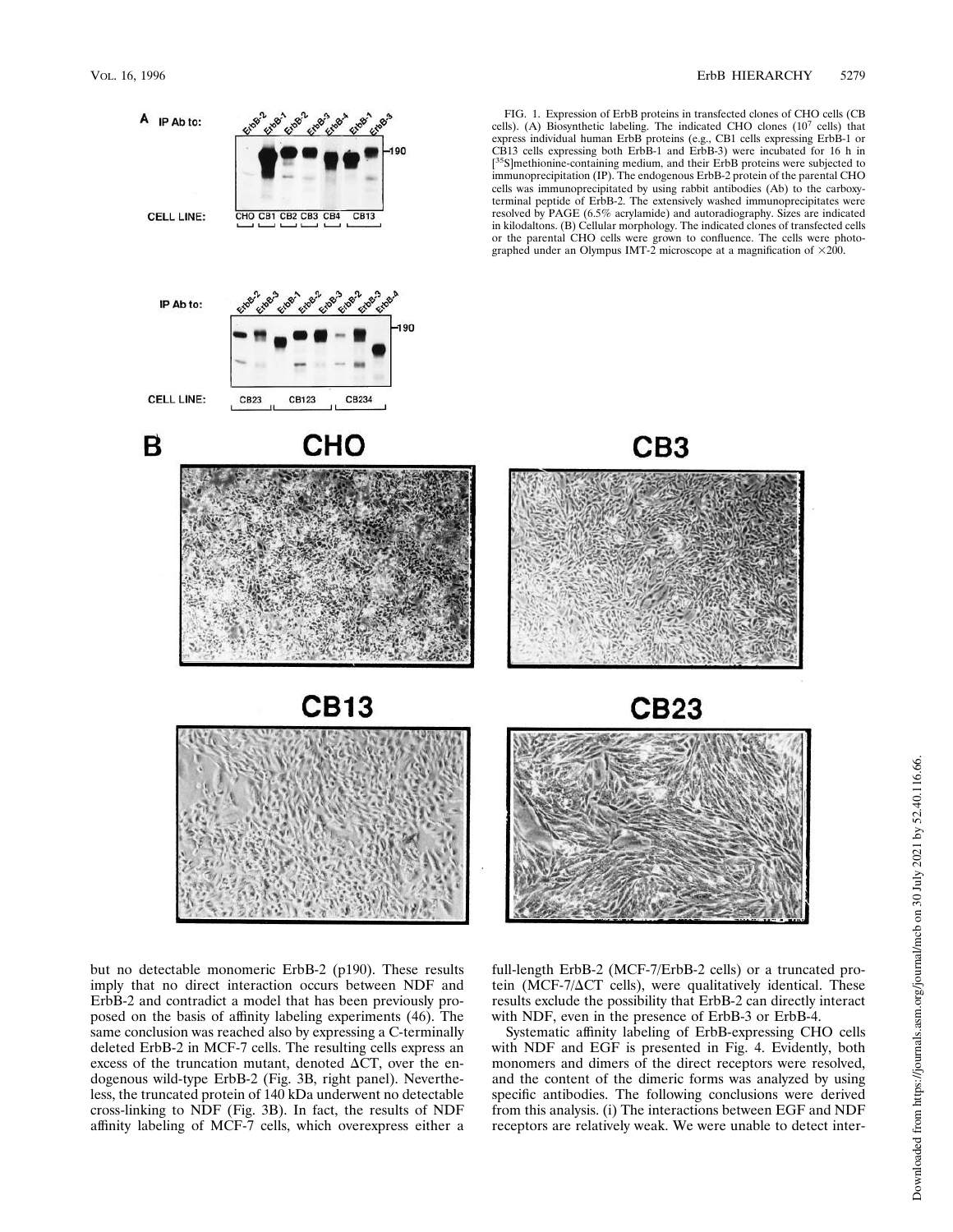| Cell line         | Order of gene transfer | Drug selection <sup><math>a</math></sup> | Receptors/cell <sup>b</sup> (10 <sup>5</sup> ) | $K_d^c$ (nM)                                             |
|-------------------|------------------------|------------------------------------------|------------------------------------------------|----------------------------------------------------------|
| CB <sub>1</sub>   | $erbB-1$ into CHO      | G418                                     | 2.68                                           | 6.15                                                     |
| CB <sub>2</sub>   | $erbB-2$ into CHO      | G418                                     |                                                |                                                          |
| CB3               | $erbB-3$ into CHO      | G418                                     | 0.5                                            | 4.23                                                     |
| CB <sub>4</sub>   | $erbB-4$ into CHO      | G418                                     | 0.6                                            | $H_A$ , 3.5 (30%); L <sub>A</sub> , 13 (70%)             |
| CB13              | $erbB-1$ into CB3      | $G418 + hygro$                           | $1.25$ (EGF)                                   | $3.5$ (EGF)                                              |
|                   |                        |                                          | $0.50$ (NDF)                                   | 5.79 (NDF)                                               |
| CB14              | $erbB-4$ into CB1      | $G418 + puro$                            | $2.1$ (EGF)                                    | $6.0$ (EGF)                                              |
|                   |                        |                                          | $2.66$ (NDF)                                   | $H_A$ , 3.9 (26%) (NDF); L <sub>A</sub> , 20 (74%) (NDF) |
| CB23              | $erbB-2$ into CB3      | $G418 + hygro$                           | $0.60$ (NDF)                                   | 2.17 (NDF)                                               |
| CB123             | $erbB-2$ into CB13     | $G418 + hyro + puro$                     | $0.65$ (EGF)                                   | $2.0$ (EGF)                                              |
|                   |                        |                                          | 0.49(NDF)                                      | 1.67 (NDF)                                               |
| CB <sub>234</sub> | $erbB-4$ into CB23     | $G418 + hyro + puro$                     | $3.0$ (ErbB-4)                                 | $H_A$ , 4.0 (38%) (NDF)                                  |
|                   |                        |                                          | $0.6$ (ErbB-3)                                 | $L_A$ , 14.4 (62%) (NDF)                                 |

TABLE 1. Receptor parameters of transfected CHO cell lines

*a* Stably expressing clones were selected for continuous growth in either neomycin (G418), hygromycin (hygro), or puromycin (puro).

*b* Determined by performing Scatchard analyses of ligand binding results.

<sup>*c*</sup> The  $K_d$  values that were derived from Scatchard analyses. H<sub>A</sub>, high affinity; L<sub>A</sub>, low affinity.

actions between ErbB-1 and ErbB-3 in CB13 cells in the presence of either EGF or NDF. By contrast, in CB14 cells, the affinity-labeled ErbB-4 interacted with ErbB-1, as was evident from the appearance of a labeled heterodimer in anti-ErbB-1 immunoprecipitates (Fig. 4B). However, affinity labeling with EGF detected no reciprocal interaction, suggesting asymmetry of the ErbB-1–ErbB-4 cross talk. (ii) The interactions of ErbB-2 with the NDF receptors, and especially with ErbB-3, are relatively strong. Although EGF caused tyrosine phosphorylation of ErbB-2, this interaction was undetectable by the affinity labeling assay, implying that the functional assay (i.e., phosphorylation) is more sensitive than the structural assay (affinity labeling). However, ErbB-2 underwent extensive coimmunoprecipitation with both ErbB-3 and ErbB-4 that were affinity labeled with NDF. This difference was not due to receptor expression levels, because the numbers of endogenous ErbB-2 molecules in all CHO derivatives were identical and ectopic expression of ErbB-1 in CB13 and in CB14 cells exceeded that of the NDF receptors (Table 1).

Inspection of the coimmunoprecipitation results implied that the interaction between ErbB-3 and ErbB-2 was more extensive than the cross talk between ErbB-4 and ErbB-2, and it was further enhanced in CB23 cells that overexpress ErbB-2 (Fig. 4A). This finding raised the possibility that the two distinct NDF receptors compete for ErbB-2. To address this issue, we used CB234 cells that overexpress the two receptors as well as ErbB-2. Affinity labeling of CB234 cells with NDF confirmed that ErbB-2 underwent coimmunoprecipitation with two monomeric species, in addition to a prominent heterodimeric complex (Fig. 4C). The high- and low-molecular-weight forms of the monomeric complexes were identified as ErbB-3 and ErbB-4, respectively, by using specific antibodies (Fig. 4C). Likewise, the content of the heterodimeric species in anti-ErbB-2 immunoprecipitates was resolved by performing double-immunoprecipitation experiments. As expected, only the dimeric form was recoverable by a second immunoprecipitation that was performed after dissociating the anti-ErbB-2 immunocomplexes. The heterodimers were found to include



FIG. 2. Ligand-induced transphosphorylation of ErbB proteins. (A) Monolayers of the indicated CB cell lines  $(2 \times 10^7 \text{ cells})$  were incubated for 10 min at 37°C with buffer alone (lanes labeled NONE) or with EGF or NDF (each at 50 ng/ml). Whole cell lysates were prepared, and a small portion (5%) was directly subjected to SDS-PAGE followed by transfer to nitrocellulose filters (WHOLE LYSATE). The rest was immunoprecipitated (IP) with a polyclonal rabbit antiserum that recognizes both the hamster and the human ErbB-2 protein (IP: ErbB-2). The filters were blotted with antibodies to phosphotyrosine, which were detected by using a chemiluminescence kit. (B) The indicated CB cells (10<sup>7</sup> cells) were incubated with EGF or with NDF as described above. The cells were transferred to 4°C, washed in ice-cold PBS, and solubilized in solubilization buffer that contained phosphatase inhibitors. MAbs (Ab) to human ErbB-1, ErbB-3, and ErbB-4 were then used to immunoprecipitate (IP) the corresponding receptors, as indicated. The extensively washed complexes were resolved by SDS-PAGE. After electrophoretic transfer to nitrocellulose filters, the filters were immunoblotted with antiphosphotyrosine antibodies. Sizes are indicated in kilodaltons.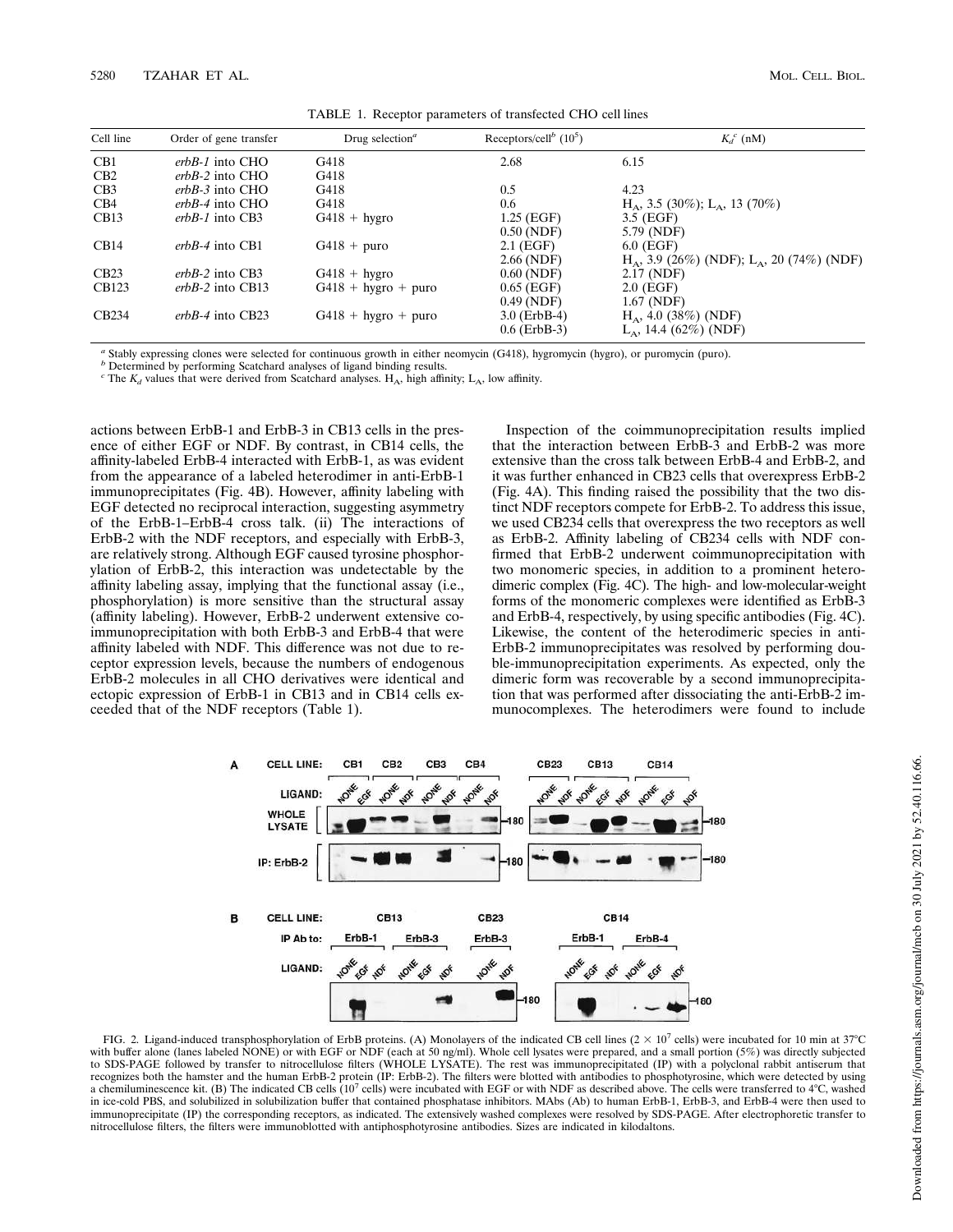

FIG. 3. Lack of direct interactions between NDF and ErbB-2. Monolayers of CB3M cells, which express a cytoplasmic domain deletion mutant of ErbB-3, MCF-7/ $\Delta$ CT cells, which overexpress a cytoplasmic domain deletion mutant of ErbB-2, or MCF-7/ErbB-2 cells, which overexpress wild-type ErbB-2, were incubated at 4°C with radiolabeled NDF. Then the chemical cross-linking reagent BS<sup>3</sup> was added (1 mM, final concentration) and incubated with the cells for an additional 45 min. Cell lysates were prepared and either directly subjected to SDS-PAGE (lane labeled NONE) or first subjected to immunoprecipitation (IP) with antibodies (Ab) to either ErbB-3 or ErbB-2, as indicated. The latter antibodies were directed to either the extracellular or the intracellular domain of ErbB-2, and they are labeled N-ter and C-ter, respectively. The immunoprecipitates were washed extensively and resolved by SDS-PAGE (6.5% acrylamide), which was followed by autoradiography. The right part of panel B shows the results of Western blotting of anti-ErbB-2 immunoprecipitates that were prepared from the indicated cell lines. Arrowheads indicate the locations of homoand heterodimeric receptor complexes. An open arrowhead marks the expected location of a monomeric form of the truncated ErbB-2 of MCF-7/ $\Delta$ CT cells. Sizes are indicated in kilodaltons.

ErbB-2, ErbB-3, and ErbB-4 in a ratio of 1:0.8:0.2 (Fig. 4C), indicating that ErbB-3 is the preferred partner of ErbB-2 over ErbB-4. It is interesting that we have not been able to detect coimmunoprecipitation of the affinity-labeled ErbB-3 by using anti-ErbB-4 antibodies, and vice versa (Fig. 4C), implying that either ErbB-3–ErbB-4 heterodimers do not exist or this type of interaction is relatively weak.

In summary, the results of the affinity labeling experiments revealed that of the six possible heterotypic interactions within the ErbB family, a group of three relatively strong interreceptor interactions exists, and its order of potency may be summarized as follows: ErbB-2–ErbB-3 > ErbB-2–ErbB-4 > ErbB-1–ErbB-4.

**Inter-ErbB interactions in epithelial tumor cells.** To address the pathophysiologic relevance of the observations obtained with the CHO model cellular system, we repeated the affinity labeling experiments with various human tumor cells of epithelial origin. Preliminary experiments in which biosynthetically labeled tumor cells were subjected to immunoprecipitation analysis indicated that in most epithelial cells, ErbB-2 and ErbB-3 displayed higher expression than ErbB-1, and ErbB-4

was the least abundant receptor (data not shown). The results of affinity labeling of three tumor cell lines are presented in Fig. 5. Analysis of N87 gastric cancer cells, which overexpress ErbB-2 (36), revealed that ErbB-3 underwent extensive coimmunoprecipitation with ErbB-2 but not with ErbB-1 or with ErbB-4. Unlike ErbB-4, which was faintly expressed in these cells (data not shown), the absence of ErbB-3(NDF)–ErbB-1 complexes could not be attributed to low expression of the EGF receptor. By contrast, the affinity-labeled ErbB-1 underwent coimmunoprecipitation with ErbB-2 but not with ErbB-3. This exclusive interaction of ErbB-2 with either ErbB-3 or ErbB-1 confirmed the proposition that ErbB-2 may function in tumor cells as a common subunit of EGF and NDF receptors (22), but it may also reflect the very high expression level of ErbB-2 in N87 cells. To test interreceptor interactions in the complete absence of ErbB-2, we used MDA-MB468 breast cancer cells, which express no ErbB-2 but a high level of ErbB-1. It was found that in these cells, ErbB-1 underwent extensive coimmunoprecipitation with the ligand-occupied ErbB-3 (Fig. 5). However, we were unable to detect ErbB-1– ErbB-3 interactions when EGF was used for affinity labeling. This observation reinforces our findings with CHO cells and supports the possibility that heterodimer formation is directional. In other words, ErbB-3(NDF)–ErbB-1 ternary complexes exist, but ErbB-1(EGF)–ErbB-3 complexes are less abundant. On the basis of the results obtained with MDA-MB468 cells, it appeared that in the absence of ErbB-2, EGF promoted primarily homodimer formation by ErbB-1. This possibility was tested in A-431 cells, which express a very high level of ErbB-1, a high level of ErbB-3, and a relatively low level of ErbB-2. Despite extreme overexpression of ErbB-1 and extensive interaction between ErbB-3(NDF) and ErbB-1, a very weak signal of the affinity-labeled ErbB-1 was detectable in ErbB-3 immunoprecipitates from A-431 cells (Fig. 5). This observation is consistent with the results obtained with CB13 cells (Fig. 4A), and it implies that NDF is more potent than EGF with respect to promotion of ErbB-1–ErbB-3 heterodimer formation. Taken together, the analysis of human tumor cells supported the existence of an ordered rather than a random pattern of interreceptor interactions and indicated that receptor overexpression may bias the formation of certain heterodimers. The cell type specificity of affinity labeling and coimmunoprecipitation that was observed in tumor cells also excludes the possibility that the pattern observed in CHO cells (Fig. 4) simply reflects a difference in chemistry of covalent cross-linking.

**Transregulatory effects of ErbB proteins on ligand binding.** To examine the implications of the hierarchical interactions between ErbB-2 and other ErbB proteins, we performed Scatchard analyses of ligand binding on the various sublines of CHO cells. The results are shown in Fig. 6 and summarized in Table 1. NDF binding to ErbB-3-expressing CHO cells that express a low level of endogenous ErbB-2 displayed one population of saturable ligand binding sites whose affinity was not significantly altered by introduction of an overexpressed ErbB-1 (Fig. 6A). Likewise, ligand binding to ErbB-4 was not significantly altered by a coexpressed ErbB-1, but this receptor displayed two populations of binding sites (Fig. 6B). By contrast, overexpression of ErbB-2 significantly increased the affinity of ErbB-3 to NDF, in agreement with a previous report (46). The extent of increase varied between Scatchard analyses that were performed on CB123 cells (2.5-fold) and ligand displacement analyses with transiently transfected cells (fourfold [Fig. 6C]). Interestingly, analyses of ligand binding to cells coexpressing ErbB-2 and ErbB-4 (Fig. 6B and C) revealed that ErbB-2 did not induce a similar effect on the other NDF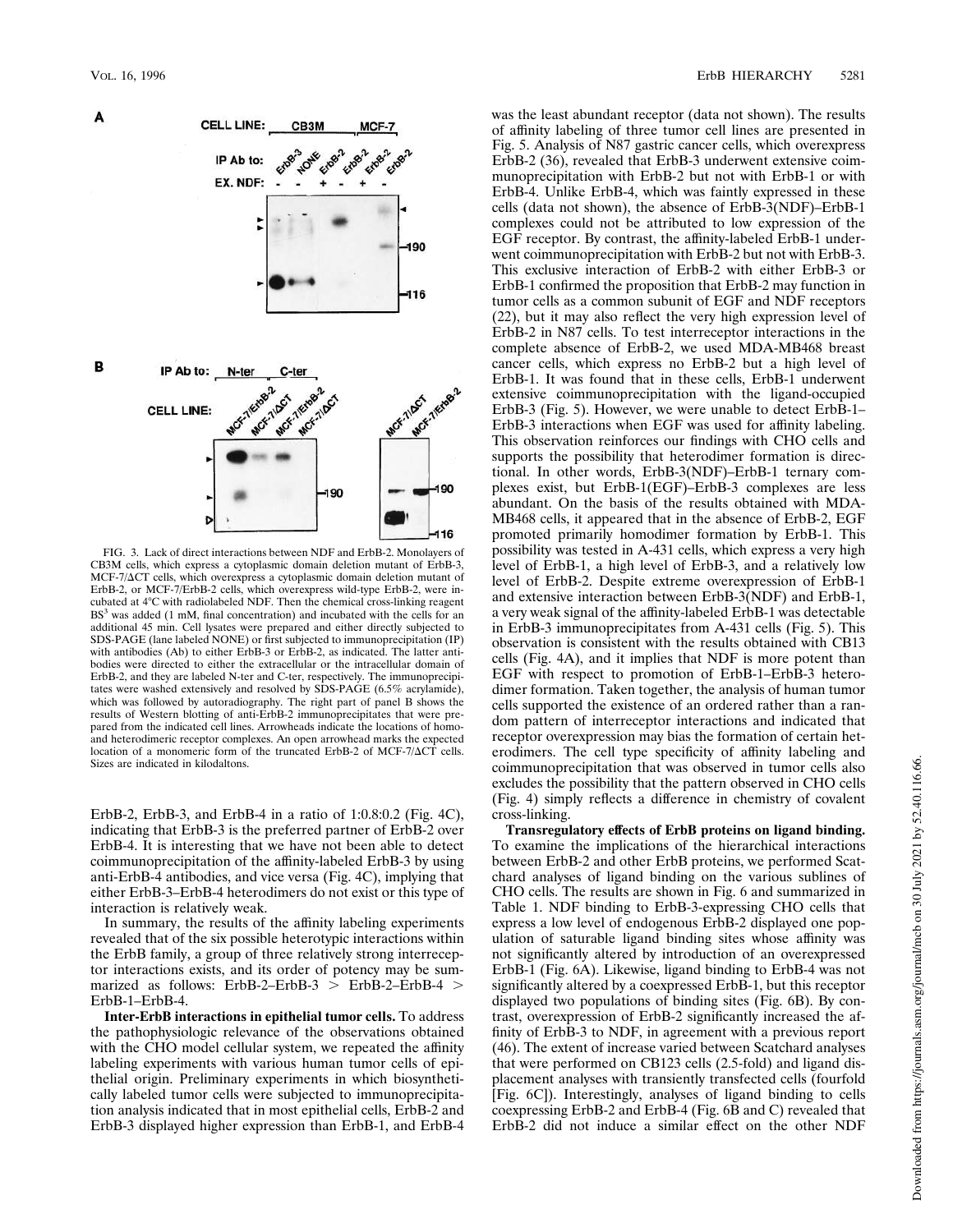

FIG. 4. Cross-linking of radiolabeled NDF and EGF to their receptors and coimmunoprecipitation with other ErbB proteins. Monolayers of the indicated CHO cell clones were incubated on ice with  $^{125}$ I-NDF or  $^{125}$ I-EGF. The chemical cross-linking reagent BS<sup>3</sup> was then added (1 mM, final concentration) and incubated with the cells for 45 min at 4°C. Cell lysates were prepared and subjected to immunoprecipitation (IP) with a MAb (Ab) to human ErbB-1, ErbB-3, or ErbB-4 or a polyclonal rabbit antiserum that recognizes the hamster and the human ErbB-2 protein. For a control, antibodies against fibroblast growth factor receptor (lanes labeled CONT.) were used. The immunoprecipitates were washed extensively and resolved by SDS-PAGE (5.5% acrylamide), which was followed by autoradiography. Monomers (M) and dimers (D) are indicated, as well as the location of a 190-kDa protein marker. Double immunoprecipitation (C) was performed by dissociating the first immunocomplex in boiling gel sample buffer prior to a second immunoprecipitation step.

receptor, namely, ErbB-4. Therefore, the differential potentiating effect of ErbB-2 on the two NDF receptors may be correlated with the more extensive interaction of ErbB-3 with ErbB-2 (Fig. 4A). Similar measurements of EGF binding affinities revealed gradual but limited increases in ligand affinities (Fig. 6D and Table 1). Thus, the affinity of ErbB-1 to EGF was increased by approximately 1.7-fold upon introduction of ErbB-3 but not ErbB-4. A further increase was induced when ErbB-2 was overexpressed together with ErbB-1 and ErbB-3, in agreement with a previous report (29). Taken together, these results indicate that coexpression of ErbB proteins, and especially ErbB-2, can differentially transregulate binding affinities of the heterologous ligands.

**Transregulation of mitogenic responses to NDF and EGF.** To determine the effects of the repertoire of ErbB proteins

that are expressed in a cell on the mitogenic response to NDF and EGF, we assayed the incorporation of radioactive thymidine into DNA in transfected CHO cells. As expected, the parental CHO cells, as well as CB2 cells, showed no response to either NDF or to EGF (each at 2.5 ng/ml [Fig. 7A and data not shown]). By contrast, transfection of ErbB-1 reconstituted responsiveness to EGF, whereas both ErbB-3 and ErbB-4 conferred to CHO cells the ability to undergo mitogenesis after NDF stimulation but not after exposure to EGF (Fig. 7A). Considering the impaired catalytic function of ErbB-3, its ability to transmit mitogenic signals is surprising. However, we and others reported that murine keratinocytes and fibroblasts that express ErbB-3, but not ErbB-4, also display a mitogenic response to NDF (9, 32). This may be attributed to heterodimer formation between ErbB-3 and ErbB-2. Indeed, CHO cells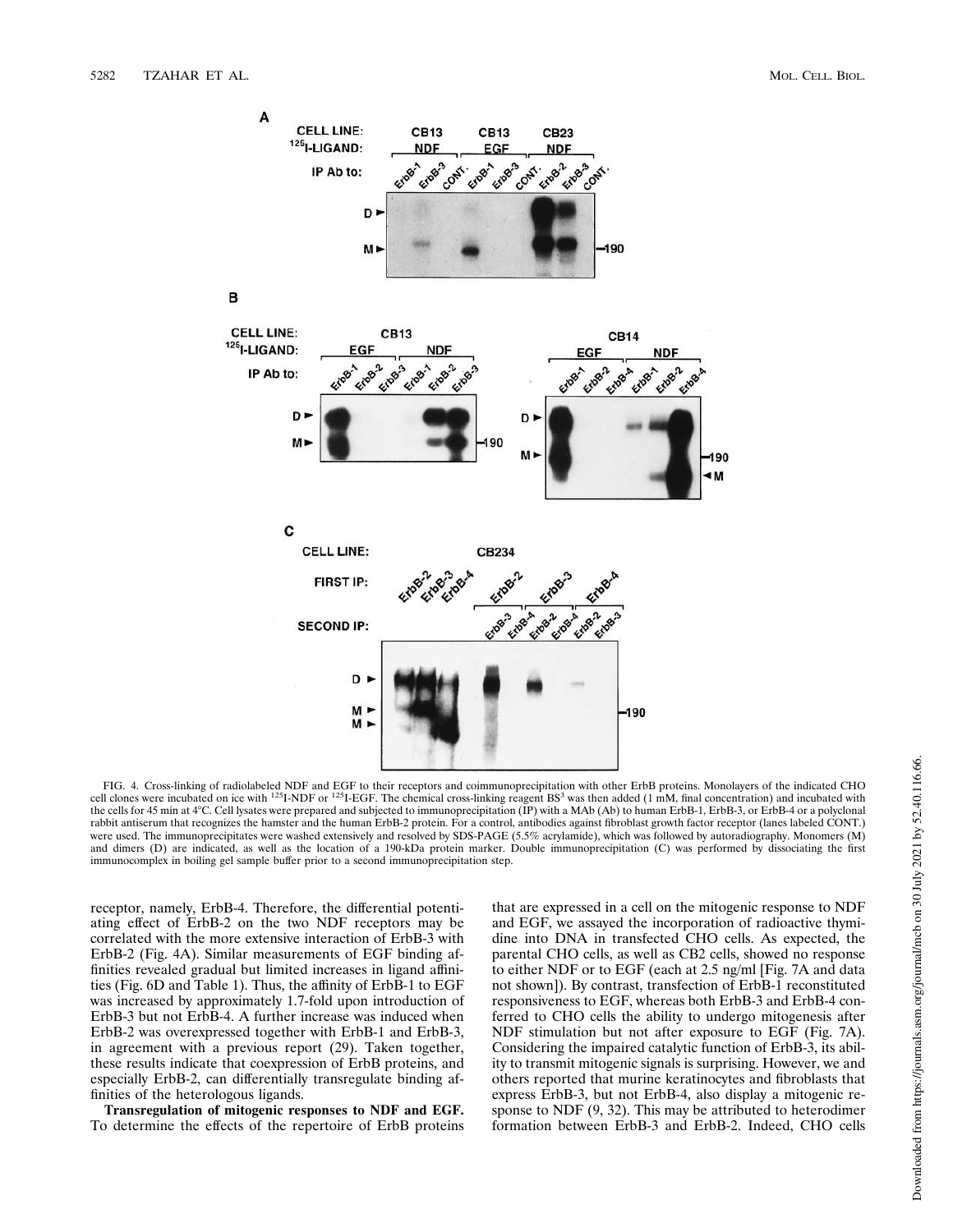

FIG. 5. Covalent cross-linking of radiolabeled NDF and EGF to ErbB proteins on the surface of various human tumor cell lines. Radiolabeled NDF- $\hat{B1}$  or EGF (each at 10 ng/ml) was incubated for 2 h at  $4^{\circ}$ C with the following human tumor cell lines ( $10^7$  cells): A-431 epidermoid carcinoma, N87 gastric carcinoma, and MDA-MB468 breast carcinoma. The indicated ligands were covalently crosslinked to their receptors as described in the legend to Fig. 4. Detergent-solubilized whole cell lysates were prepared and subjected to immunoprecipitation (IP) with antibodies (Abs) to the indicated ErbB proteins. The immunoprecipitates were washed extensively and resolved by SDS-PAGE (5.5% acrylamide), which was followed by autoradiography. The resulting autoradiograms are shown. Sizes are indicated in kilodaltons.

that cooverexpress ErbB-3 and ErbB-2 displayed a higher mitogenic response than CB3 cells (Fig. 7A). Interestingly, however, cooverexpression of ErbB-1 together with ErbB-3 resulted in enhancement of the response not only to NDF but also to EGF (Fig. 7A). These results implied that ErbB proteins can synergistically enhance NDF and EGF biological signals. To further examine this possibility, we extended the DNA synthesis assays and performed dose-response analyses with NDF (Fig. 7B) and EGF (Fig. 7C). Evidently, introduction of ErbB-1 into CB3 cells slightly shifted the dose-response curve to the left, but cooverexpression of ErbB-2 and ErbB-3 dramatically sensitized CHO cells to low concentrations of NDF and also increased their maximal response (Fig. 7B). Similarly, ErbB-3 enhanced the mitogenic action of ErbB-1 in CHO cells, but overexpression of ErbB-2 in cells that already express ErbB-1 and ErbB-3 exerted a strikingly larger effect (Fig. 7C). Because of the instability of certain CHO derivative lines, we were unable to examine other combinations of ErbB proteins, such as ErbB-4–ErbB-2 and ErbB-1–ErbB-2. Nevertheless, it appears that coexpression of either ErbB-1, ErbB-3, and especially ErbB-2, with NDF and EGF receptors exerts significant potentiating effects on the mitogenic action of the respective heterologous growth factors. These results extend previous observations of synergistic mitogenic and transforming effects of the combinations ErbB-1 with ErbB-2 (29) and ErbB-3 with ErbB-2 (1, 56), and they may be attributed to the relative ability of the corresponding receptors to form heterodimeric complexes.

## **DISCUSSION**

By using ectopic expression of individual ErbB proteins and their combinations in CHO cells, we were able to demonstrate the existence of 8 of the 10 possible homo- and heterodimeric complexes of ErbB proteins. Thus, homodimers of ErbB-1, ErbB-3, and ErbB-4 are induced by binding of the respective ligands (Fig. 4 and 5), and homodimers of ErbB-2 can be stabilized by oncogenic mutations (6, 52, 57) or induced by using either a heterologous ligand (4) or specific bivalent antibodies (59). By using affinity labeling and coimmunoprecipitation, we demonstrated the existence of the following heterodimers: ErbB-1–ErbB-2, ErbB-3–ErbB-2, ErbB-4–ErbB-2, ErbB-1–ErbB-3, and ErbB-1–ErbB-4. Although we were unable to detect coimmunoprecipitation of ErbB-3 with ErbB-4 in CHO cells that express the two NDF receptors in the presence of an overexpressed ErbB-2 (CB234 cells [Fig. 4C]), the occurrence of ErbB-3–ErbB-4 heterodimers cannot be ruled out. Despite the existence of most, if not all, possible dimers of ErbB proteins, the network of interactions displays selectivity that is reflected not only in heterodimer formation but also in ligand binding affinities (Fig. 6) and in receptor transphosphorylation processes (Fig. 2). These characteristics are schematically presented in Fig. 8 and described below.

**(i) Hierarchy.** ErbB-2 appears to serve as the preferred heterodimerizing partner of the other three ErbB proteins. This conclusion is based on the extensive interaction between ErbB-2 and the ligand-occupied ErbB-1 (Fig. 5), ErbB-3 (Fig. 4), and ErbB-4 (Fig. 4B). Perhaps the best exemplification of the predominant role of ErbB-2 is the exclusive formation of the ternary complexes ErbB-1(EGF)/ErbB-2 and ErbB-3 (NDF)/ErbB-2, but rarely other receptor combinations, in certain cancer cells (Fig. 5). It is likely that heterodimer formation is the mechanism that mediates elevated phosphorylation of ErbB-2 after binding of EGF to ErbB-1 or binding of NDF to either ErbB-3 or ErbB-4 (Fig. 2). Interestingly, the major partner of ErbB-2 is the kinase-defective member of the family, ErbB-3. This is indicated by extensive coimmunoprecipitation of the affinity-labeled ErbB-3 with ErbB-2 and by the relatively high phosphorylation of ErbB-2 after binding of NDF to ErbB-3. It is conceivable that the strong interaction between ErbB-2 and ErbB-3 is aimed at compensating the latter for its inability to undergo autophosphorylation. Mutagenesis of the ATP binding sites of ErbB-2 indicated that ErbB-3 phosphorylation by NDF is mediated only in *trans*, by ErbB-2 (56). It is therefore likely that the kinase of ErbB-2 is brought close to its substrate, ErbB-3, by means of NDF-induced heterodimerization, and thereby it enables signaling through the many potential SH2 domain docking sites of ErbB-3 (7). Although less prominent, the other types of heterodimers, such as ErbB-1–ErbB-3, exist, and they are more easily detectable in the absence of ErbB-2 (Fig. 5, MDA-MD468 cells). Presumably, overexpression of ErbB-2 forces heterodimerization with this receptor (Fig. 5, N87 cells), but in its absence, the less stable interactions occur (e.g., ErbB-1–ErbB-3 interactions in MDA-MB468 cells [Fig. 5]).

**(ii) Directionality.** Theoretically, heterodimers between ErbB-1 and either ErbB-3 or ErbB-4 may be induced either by EGF or by NDF. However, our results suggest that NDFinduced dimers are more stable than EGF-induced complexes. Thus, in the absence of ErbB-2 (MDA-MB468 cells) or in the presence of an overexpressed ErbB-1 (A-431 cells), the affinity-labeled ErbB-3 underwent extensive coimmunoprecipitation with ErbB-1 (Fig. 5). However, the reciprocal experiments indicate that the ternary complex ErbB-1(EGF)–ErbB-3 is almost undetectable by affinity labeling, even in the complete absence of ErbB-2 (Fig. 5, lower panel). Likewise, in CB14 cells, the ternary complex ErbB-4(NDF)–ErbB-1 is readily detectable, but despite high expression of ErbB-1, the complex ErbB-1(EGF)–ErbB-4 is undetectable by affinity labeling (Fig. 4B). Nevertheless, the latter ternary complexes transiently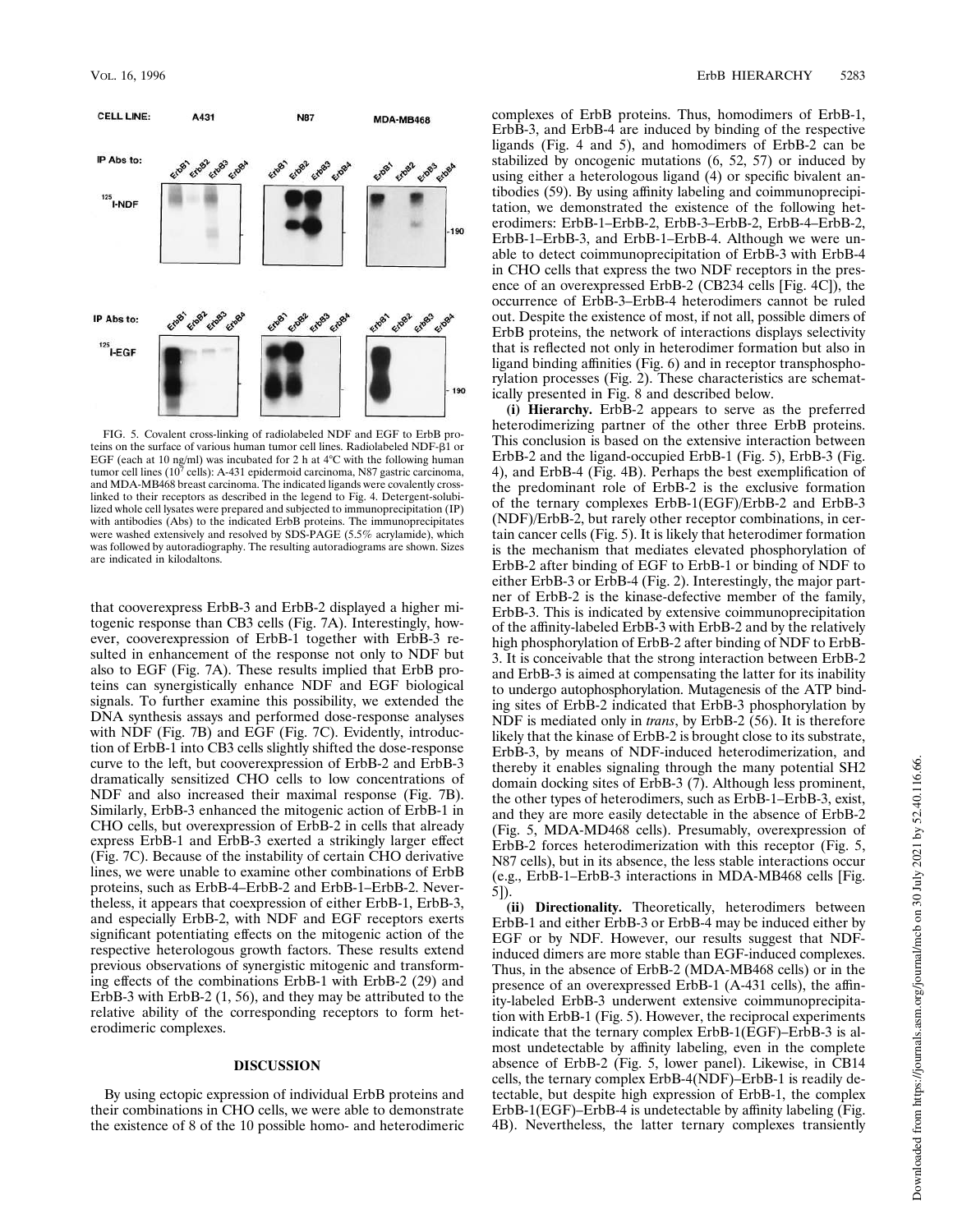

FIG. 6. Effect of coexpression of ErbB proteins on ligand binding affinities. Monolayers  $(1 \times 10^5$  to  $2 \times 10^5$  cells per well in 48-well dishes) of CHO-derived cell<br>lines were used either for Scatchard analyses and sa displacement assays with <sup>125</sup>I-NDF (C). Stably expressing cells were used for the Scatchard analyses, whereas the transiently transfected CHO (closed symbols) or CB2 cells (open symbols) were used for the displacement curves (C). These cells were transfected either with plasmid pcDNA3/*erbB-3* (circles) or with pcDNA3/*erbB-4* (squares) and assayed 48 h after transfection. Symbols used in other panels: closed triangles, CB3 cells in panel A and CB1 cells in panel D; open triangles, CB4 cells; closed squares, CB13 cells; open squares, CB14 cells; closed circles, CB123 cells; open circles, CB234. Each datum point represents the average of a duplicate determination, from which nonspecific ligand binding was subtracted. The assays were performed at least twice.

exist, as is evident from the observation of EGF-induced phosphorylation of ErbB-4 (Fig. 2B). Conceivably, the ligandbound ErbB-1 forms more stable homodimeric complexes, or heterodimers with ErbB-2, than heterodimers with the two NDF receptors. The reason for this directionality may not simply reflect differences in chemistry of covalent cross-linking, because it displays cell type specificity. It is important, however, to note that EGF can cause a very faint tyrosine phosphorylation of ErbB-3 (data not shown). In addition, ErbB-3 moderately elevated EGF binding affinity as well as EGFinduced DNA synthesis by ErbB-1. This implies that limited heterodimerization of the ligand-occupied ErbB-1 with ErbB-3 does occur in living cells, a conclusion that is consistent with the observation of an EGF-dependent recruitment of phosphatidylinositol  $3'$ -kinase to ErbB-3 (24, 48).

**(iii) Competition.** Because of the strong bias of ErbB-2 to form heterodimers, it appears that the three other ErbB proteins compete for it. Moreover, our preliminary affinity labeling with both NDF and EGF suggests that when both ligands are present, most of the available ErbB-2 is gained by ErbB-3-containing heterodimers (data not shown). However, when ErbB-3 and ErbB-4 are coexpressed, both form heterodimers with ErbB-2, but a bias for ErbB-3-containing heterodimers is observed (Fig. 4C). Competition for ErbB-2 and an advantage for ErbB-3-containing heterodimers may explain why NDF can partially block EGF binding, but the other direction is less efficient (23). Moreover, it was observed that overexpression of ErbB-2 abolishes the ability of NDF to inhibit EGF binding (23), supporting the competitive nature of heterodimerization with ErbB-2.

Considering the emerging hierarchy of interreceptor interactions and the dominance of ErbB-2, it is worthwhile to reexamine the role of this protein in signal transduction. While the possibility that ErbB-2 functions as a receptor for a still unknown ligand remains (12, 41), recent results indicate that it may act as a common signaling subunit of NDF and EGF receptors. Thus, blocking ErbB-2 expression in breast cancer cells, by means of intracellular antibodies, revealed that this orphan receptor can augment signal transduction by NDF and EGF (16). Using the same cellular system and also cells that overexpress ErbB-2, we were able to demonstrate that ErbB-2 enhances affinities to both NDF and EGF by decelerating the rates of ligand dissociation (22). Moreover, the ErbB-2-induced reduction in the rate of release of the heterologous ligands significantly prolonged activation of two mitogen-activated protein kinases, Erk and c-Jun kinase (22). On the basis of our conclusion that ErbB-2 acts as a superior partner of the ligand-bound ErbB-1, ErbB-3, and ErbB-4, it may be speculated that its sole function is to serve as a shared signaling subunit of NDF and EGF receptors. According to this model, overexpression of ErbB-2 in certain types of human adenocarcinomas stabilizes heterodimers that contain this protein, and because of its uniquely high basal tyrosine kinase activity (Fig. 2A) (32), the resulting receptor complexes are especially potent.

A transactivating model of ErbB-2 function is consistent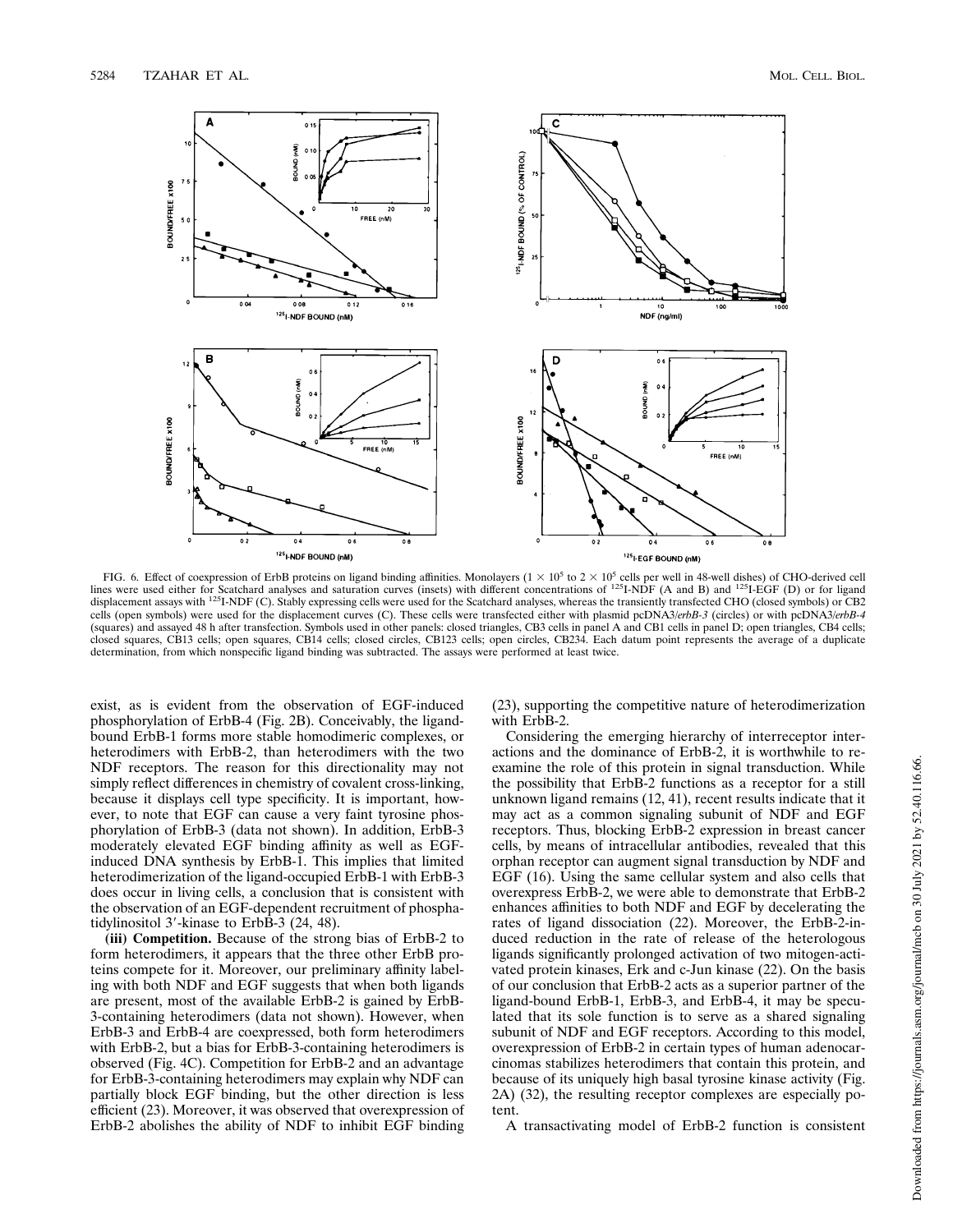

FIG. 7. Effects of ErbB proteins on the mitogenic responses of CHO cells to NDF and EGF. (A) Confluent monolayers of the indicated CB cells were serum starved for 48 h prior to incubation with PBS (empty boxes), EGF (2.5 ng/ml; gray boxes), or NDF (2.5 ng/ml; filled boxes) for 18 h, including a 4-h-long pulse with [*methy*l-3H]thymidine. Acid-precipitable radioactivity was determined, and the results are shown as the mean and standard deviation (bar) of duplicate determinations. (B and C) Thymidine incorporation was determined as for panel A except that cells were incubated with increasing concentrations of either NDF (B) or EGF (C) and the results were expressed relative to signals that were obtained in the absence of cell stimulants. Symbols: open squares, CB3 cells in panel B and CB1 cells in panel C; closed squares, CB13 cells; closed circles, CB123 cells. The depicted results are representative of three independent experiments.

**B2** R4 B **B3** 

FIG. 8. Hierarchy of interreceptor interactions in the ErbB family. In this schematic illustration, ErbB proteins are represented by ovals and their ligands are represented by cones. The size of each arrow represents relative strength and the presumed preferred direction of interaction, as reflected by protein coimmunoprecipitation, ligand-induced tyrosine phosphorylation, and in some cases also effects on mitogenic responses. Note that although all possible heterodimers exist, those containing ErbB-2 are predominant. In addition, heterodimers between NDF and EGF receptors are preferentially induced by NDF rather than by EGF.

ErbB-2 was by far larger. This uniquely strong stimulatory effect of ErbB-2 is consistent with its ability to form exclusive complexes with ErbB-3 and ErbB-1 (Fig. 5), and it may explain the synergistic oncogenic action of the combinations ErbB-2– ErbB-3 (1, 57) and ErbB-2–ErbB-1 (29).

After this report was submitted for publication, a comprehensive study of signaling by ErbB proteins in response to NDF was published by Riese et al. (44). Whereas the two studies agree on many aspects, these authors concluded that ErbB-3–ErbB-4 interactions occur, although they are mitogenically unproductive. Another difference relates to the relative mitogenic potency of ErbB-2–ErbB-3 heterodimers, which is relatively weak in Ba/F3 cells. Interestingly, Ba/F3 cells endogenously express ErbB-3, and they displayed phosphorylation of ErbB-1 upon binding of NDF to this receptor (44). Presumably, differences in ErbB expression levels and cellular environments are responsible for the apparent inconsistencies.

Lastly, it is worthwhile to address the structural basis of the observed hierarchical relationships within the ErbB family. Two alternative models may be relevant. According to the first model (17), EGF-like ligands are bivalent, so that they can directly mediate homo- and heterodimerization of their receptors. According to an alternative model, each ErbB protein carries a single monovalent dimerization site that mediates both homo- and heterodimerization and undergoes activation upon ligand binding. In the case of the stem cell factor receptor, such a functional site, which is distinct from the ligand binding cleft, was localized to the extracellular domain of the receptor (5). An analogous site may exist in the transmembrane domain of ErbB-2 (53), and its relative affinity to similar sites of other ErbB proteins may explain the observed hierarchy, competition, and directionality of interreceptor interactions.

### **ACKNOWLEDGMENTS**

with several observations. Besides a significant potentiating effect on binding affinities of both NDF and EGF (Fig. 6), coexpression of ErbB-2 remarkably amplified the mitogenic responses of transfected CHO cells to both NDF and EGF (Fig. 7). It is important to note that ErbB-1 and ErbB-3, like ErbB-2, also increased the proliferative effects of their heterologous ligands, NDF and EGF, respectively, but the effect of

We thank Ilana Stancovski for mutant *erbB-2* construction and John Mendelsohn for antibody 528.

This work was supported by Public Health Service grant CA51712 from the National Cancer Institute and by the Wolfson Research Awards administered by the Israel Academy of Sciences and Humanities. Y.Y. is a recipient of a Research Career Development Award from the Israel Cancer Research Fund.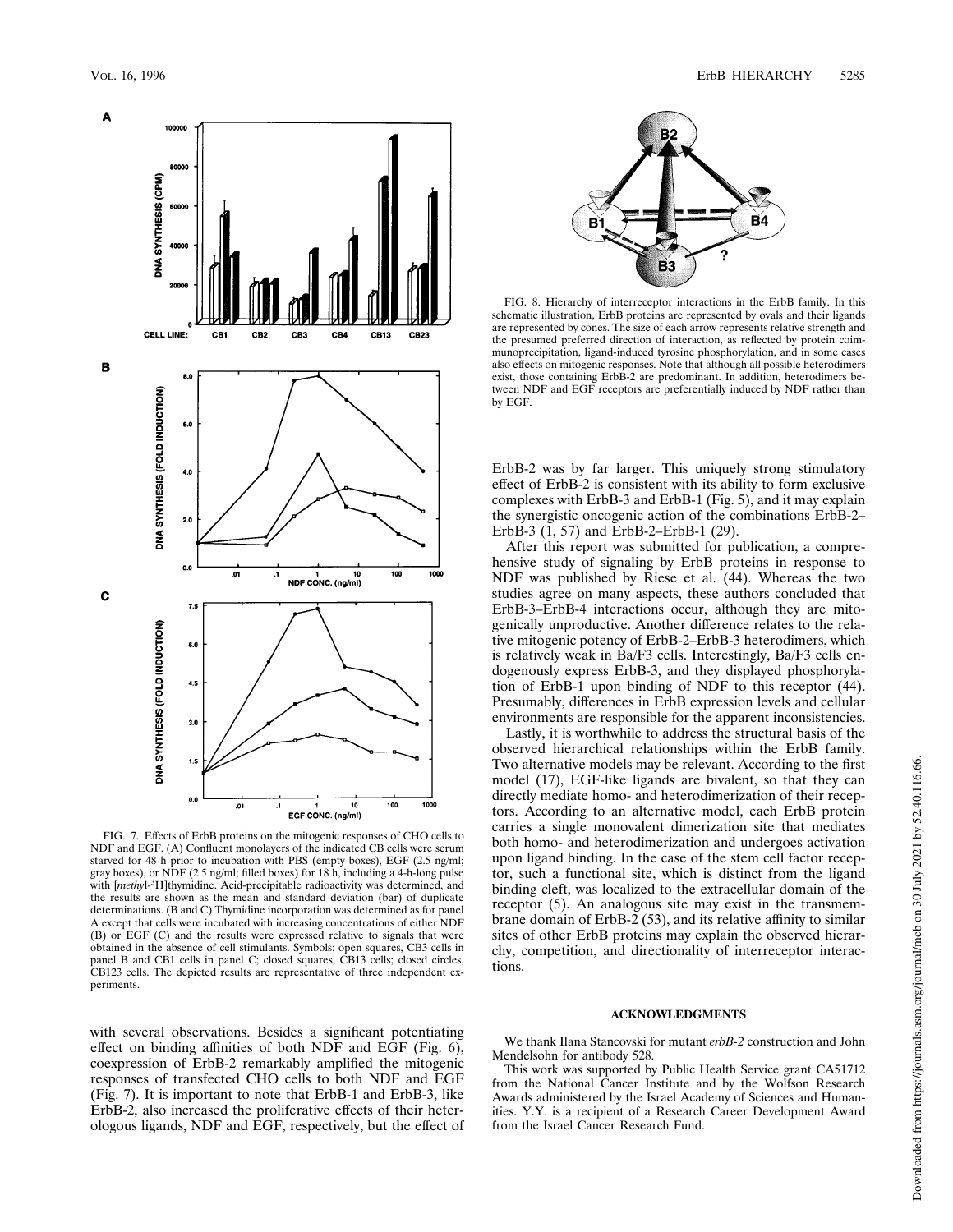#### **REFERENCES**

- 1. **Alimandi, M., A. Romano, M. C. Curia, R. Muraro, P. Fedi, S. A. Aaronson, P. P. Di Fiore, and M. H. Kraus.** 1995. Cooperative signaling of ErbB-3 and ErbB-2 in neoplastic transformation and human mammary carcinoma cells. Oncogene **10:**1813–1821.
- 2. **Bargmann, C. I., and R. A. Weinberg.** 1988. Increased tyrosine kinase activity associated with the protein encoded by the activated *neu* oncogene. Proc. Natl. Acad. Sci. USA **85:**5394–5398.
- 3. **Beerli, R. R., W. Wels, and N. E. Hynes.** 1994. Intracellular expression of single chain antibodies reverts ErbB-2 transformation. J. Biol. Chem. **269:** 23931–23936.
- 4. **Ben-Levy, R., E. Peles, R. Goldman-Michael, and Y. Yarden.** 1992. An oncogenic point mutation confers high affinity ligand binding to the neu receptor. J. Biol. Chem. **267:**17304–17313.
- 5. **Blechman, J. M., S. Lev, J. Barg, M. Eisenstein, B. Vaks, Z. Vogel, D. Givol, and Y. Yarden.** 1995. The fourth immunoglobulin domain of the stem cell factor receptor couples ligand binding to signal transduction. Cell **80:**103– 113.
- 6. **Cao, H., L. Bangalore, B. J. Bormann, and D. F. Stern.** 1992. A subdomain in the transmembrane domain is necessary for p185*neu* activation. EMBO J. **11:**923–932.
- 7. **Carraway, K. L., and L. C. Cantley.** 1994. A neu acquaintance for ErbB3 and ErbB4: a role for receptor heterodimerization in growth signaling. Cell **78:**5–8.
- 8. **Carraway, K. L., M. X. Sliwkowski, R. Akita, J. V. Platko, P. M. Guy, A. Nuijens, A. J. Diamonti, R. L. Vandlen, L. C. Cantley, and R. A. Cerione.** 1994. The *erb*B3 gene product is a receptor for heregulin. J. Biol. Chem. **269:**14303–14306.
- 9. **Carraway, K. L., S. P. Soltoff, A. J. Diamonti, and L. C. Cantley.** 1995. Heregulin stimulates mitogenesis and phosphatidylinositol 3-kinase in mouse fibroblasts transfected with erbB2/neu and erbB3. J. Biol. Chem. **270:**7111–7116.
- 10. **Chen, X., G. Levkowitz, E. Tzahar, D. Karunagaran, S. Lavi, N. Ben-Baruch, O. Leitner, B. Ratzkin, S. S. Bacus, and Y. Yarden.** 1996. An immunological approach reveals biological differences between the two NDF/heregulin receptors, ErbB-3 and ErbB-4. J. Biol. Chem. **271:**7620–7629.
- 11. **Cohen, B., J. M. Green, L. Foy, and P. H. Fell.** 1996. HER4-mediated biological and biochemical properties in NIH 3T3 cells. J. Biol. Chem. **271:**4813–4818.
- 12. **Dougall, W. C., X. Qian, N. C. Peterson, M. J. Miller, A. Samanta, and M. Greene.** 1994. The neu-oncogene: signal transduction pathways, transformation mechanisms and evolving therapies. Oncogene **9:**2109–2123.
- 13. **Evan, G. I., G. K. Lewis, G. Ramsay, and J. M. Bishop.** 1985. Isolation of monoclonal antibodies specific for human c-*myc* proto-oncogene product. Mol. Cell. Biol. **5:**3610–3616.
- 14. **Fantl, W. J., D. E. Johnson, and L. T. Williams.** 1993. Signalling by receptor tyrosine kinases. Annu. Rev. Biochem. **62:**453–481.
- 15. **Goldman, R., R. Ben-Levy, E. Peles, and Y. Yarden.** 1990. Heterodimerization of the *erb*B-1 and *erb*B-2 receptors in human breast carcinoma cells: a mechanism for receptor transregulation. Biochemistry **29:**11024–11028.
- 16. **Graus-Porta, D., R. R. Beerli, and N. E. Hynes.** 1995. Single-chain antibodymediated intracellular retention of ErbB-2 impairs Neu differentiation factor and epidermal growth factor signaling. Mol. Cell. Biol. **15:**1182–1191.
- 17. **Gullick, W. J.** 1994. A new model for the interaction of EGF-like ligands with their receptors: the new one-two. Eur. J. Cancer **30A:**2186.
- 18. **Gullick, W. J., M. S. Berger, P. L. Bennett, J. B. Rothbard, and M. D. Waterfield.** 1987. Expression of the c-*erb*B-2 protein in normal and transformed cells. Int. J. Cancer **40:**246–254.
- 19. **Guy, P. M., J. V. Platko, L. C. Cantley, R. A. Cerione, and K. L. Carraway.** 1994. Insect cell-expressed p180ErbB3 possesses an impaired tyrosine kinase activity. Proc. Natl. Acad. Sci. USA **91:**8132–8136.
- 20. **Hammacher, A., K. Mellstrom, C.-H. Heldin, and B. Westermark.** 1989. Isoform-specific induction of actin reorganization by platelet-derived growth factor suggests that the functionally active receptor is a dimer. EMBO J. **8:**2489–2495.
- 21. **Hynes, N. E., and D. F. Stern.** 1994. The biology of erbB-2/neu/HER-2 and its role in cancer. Biochim. Biophys. Acta **1198:**165–184.
- 22. **Karunagaran, D., E. Tzahar, R. R. Beerli, X. Chen, D. Graus-Porta, B. Ratzkin, R. Seger, N. E. Hynes, and Y. Yarden.** 1996. ErbB-2 is a common signaling subunit of NDF- and EGF-receptors: implications for breast cancer. EMBO J. **15:**254–264.
- 23. **Karunagaran, D., E. Tzahar, N. Liu, D. Wen, and Y. Yarden.** 1995. Neu differentiation factor inhibits EGF binding: a model for trans-regulation within the ErbB family of receptor tyrosine kinases. J. Biol. Chem. **270:**9982– 9990.
- 24. **Kim, H.-H., S. L. Sierke, and J. G. Koland.** 1994. Epidermal growth factordependent association of phosphatidylinositol 3'-kinase with the erbB-3 gene product. J. Biol. Chem. **269:**24747–24755.
- 25. **King, C. R., I. Borrello, F. Bellot, P. Comoglio, and J. Schlessinger.** 1988. EGF binding to its receptor triggers a rapid tyrosine phosphorylation of the *erb*B-2 protein in the mammary tumor cell line SKBR-3. EMBO J. **7:**1647– 1651.
- 26. **King, C. R., M. H. Kraus, and S. A. Aaronson.** 1985. Amplification of a novel v-*erb*B-related gene in a human mammary carcinoma. Science **229:**974–976.
- 27. **Kita, Y. A., J. Braff, Y. Luo, D. Wen, D. Brankow, S. Hu, S. A. Prigent, W. J. Gullick, and M. Nicolson.** 1994. NDF/heregulin stimulates the phosphorylation of HER3/erbB3. FEBS Lett. **349:**139–143.
- 28. **Koch, A. C., D. Anderson, M. F. Moran, C. Ellis, and T. Pawson.** 1991. SH-2 and SH-3 domains: elements that control interactions of cytoplasmic signaling proteins. Science **252:**668–674.
- 29. **Kokai, Y., J. N. Myers, T. Wada, V. I. Brown, C. M. LeVea, J. G. Davis, K. Dobashi, and M. I. Greene.** 1989. Synergistic interaction of p185c-*neu* and the EGF receptor leads to transformation of rodent fibroblasts. Cell **58:**287– 292.
- 30. **Lee, J., T. J. Dull, I. Lax, J. Schlessinger, and A. Ullrich.** 1989. HER-2 cytoplasmic domain generates normal mitogenic and transforming signals in a chimeric receptor. EMBO J. **8:**167–173.
- 31. **Lehvaslaiho, H., L. Lehtola, L. Sistonen, and K. Alitalo.** 1989. A chimeric EGF-R-*neu* proto-oncogene allows EGF to regulate *neu* tyrosine kinase and cell transformation. EMBO J. **8:**159–166.
- 32. **Lonardo, F., E. Di Marco, C. R. King, J. H. Pierce, O. Segatto, S. A. Aaronson, and P. P. Di Fiore.** 1990. The normal *erb*B-2 product is an atypical receptor-like tyrosine kinase with constitutive activity in the absence of ligand. New Biol. **2:**992–1003.
- 33. **Marikovsky, M., S. Lavi, R. Pinkas-Kramarski, D. Karunagaran, N. Liu, D. Wen, and Y. Yarden.** 1995. ErbB-3 mediates differential mitogenic effects of NDF/heregulin isoforms on mouse keratinocytes. Oncogene **10:**1403–1411.
- 34. Massagué, J. 1990. Transforming growth factor- $\alpha$ : a model for membrane anchored growth factors. J. Biol. Chem. **265:**21393–21396.
- 35. **Miller, A. D., and G. J. Rosman.** 1989. Improved retroviral vectors for gene transfer and expression. BioTechniqes **7:**980–990.
- 36. **Munson, P. J., and D. Rodbard.** 1980. Ligand: a versatile computerized approach for characterization of ligand-binding systems. Anal. Biochem. **107:**220–239.
- 37. **Park, J. G., H. Frucht, R. V. LaRocca, D. P. J. Bliss, Y. Kurita, T.-R. Chen, J. G. Henslee, J. B. Trepel, R. T. Jensen, B. E. Johnson, Y. J. Bang, J.-P. Kim, and A. F. Gazdar.** 1990. Characteristics of cell lines established from human gastric carcinoma. Cancer Res. **50:**2773–2780.
- 38. **Pawson, T., and J. Schlessinger.** 1993. SH2 and SH3 domains. Curr. Biol. **3:**434–442.
- 39. **Peles, E., R. Ben-Levy, E. Or, A. Ullrich, and Y. Yarden.** 1991. Oncogenic forms of the *neu*/HER2 tyrosine kinase are permanently coupled to phospholipase Cg. EMBO J. **10:**2077–2086.
- 40. **Peles, E., R. Ben-Levy, E. Tzahar, L. Naili, D. Wen, and Y. Yarden.** 1993. Cell-type specific interaction of Neu differentiation factor (NDF/heregulin) with Neu/HER-2. EMBO J. **12:**961–971.
- 41. **Peles, E., and Y. Yarden.** 1993. Neu and its ligands: from an oncogene to neural factors. Bioessays **15:**815–824.
- 42. **Plowman, G. D., J. M. Green, J.-M. Culouscou, G. W. Carlton, V. M. Rothwell, and B. Sharon.** 1993. Heregulin induces tyrosine phosphorylation of HER4/p180erbB-4. Nature (London) **366:**473–475.
- 43. **Prigent, S. A., and N. R. Lemoine.** 1992. The type I (EGFR-related) family of growth factor receptors and their ligands. Proc. Growth Factor Res. **4:**1–24.
- 44. **Riese, D. J., T. M. van Raaij, G. D. Plowman, G. C. Andrews, and D. F. Stern.** 1995. The cellular response to neuregulins is governed by complex interactions of the ErbB receptor family. Mol. Cell. Biol. **15:**5770–5776.
- 45. **Slamon, D. J., G. M. Clark, S. G. Wong, W. J. Levin, A. Ullrich, and W. L. McGuire.** 1987. Human breast cancer: correlation of relapse and survival with amplification of the HER-2/*neu* oncogene. Science **235:**177–182.
- 46. **Slamon, D. J., W. Godolphin, L. A. Jones, J. A. Holt, S. G. Wong, D. E. Keith, W. J. Levin, S. G. Stuart, J. Udove, A. Ullrich, and M. F. Press.** 1989. Studies of the HER-2/*neu* proto-oncogene in human breast and ovarian cancer. Science **244:**707–712.
- 47. **Sliwkowski, M. X., G. Schaefer, R. W. Akita, J. A. Lofgren, V. D. Fitzpatrick, A. Nuijens, B. M. Fendly, R. A. Cerione, R. L. Vandlen, and K. L. Carraway.** 1994. Coexpression of erbB2 and erbB-3 proteins reconstitutes a high affinity receptor for heregulin. J. Biol. Chem. **269:**14661–14665.
- 48. **Soltoff, S. P., K. L. Carraway, S. A. Prigent, W. G. Gullick, and L. C. Cantley.** 1994. ErbB3 is involved in activation of phosphatidylinositol 3-kinase by epidermal growth factor. Mol. Cell. Biol. **14:**3550–3558.
- 49. **Soos, M. A., J. Whittaker, R. Lammers, A. Ullrich, and K. Siddle.** 1990. Receptors for insulin and insulin-like growth factor 1 form hybrid dimers. Biochem. J. **270:**383–390.
- 50. **Stancovski, I., E. Hurwitz, O. Leitner, A. Ullrich, Y. Yarden, and M. Sela.** 1991. Mechanistic aspects of the opposing effects of monoclonal antibodies to the *ERB*B-2 receptor on tumor growth. Proc. Natl. Acad. Sci. USA **88:**8691–8695.
- 51. **Stancovski, I., M. Sela, and Y. Yarden.** 1994. Molecular and clinical aspects of the Neu/*Erb*B-2 receptor tyrosine kinase, p. 161–191. *In* M. Lippman and R. Dikson (ed.), Regulatory mechanisms of breast cancer. Kluwer Academic Publishers, Boston.
- 52. **Stern, D. F., and M. P. Kamps.** 1988. EGF-stimulated tyrosine phosphory-